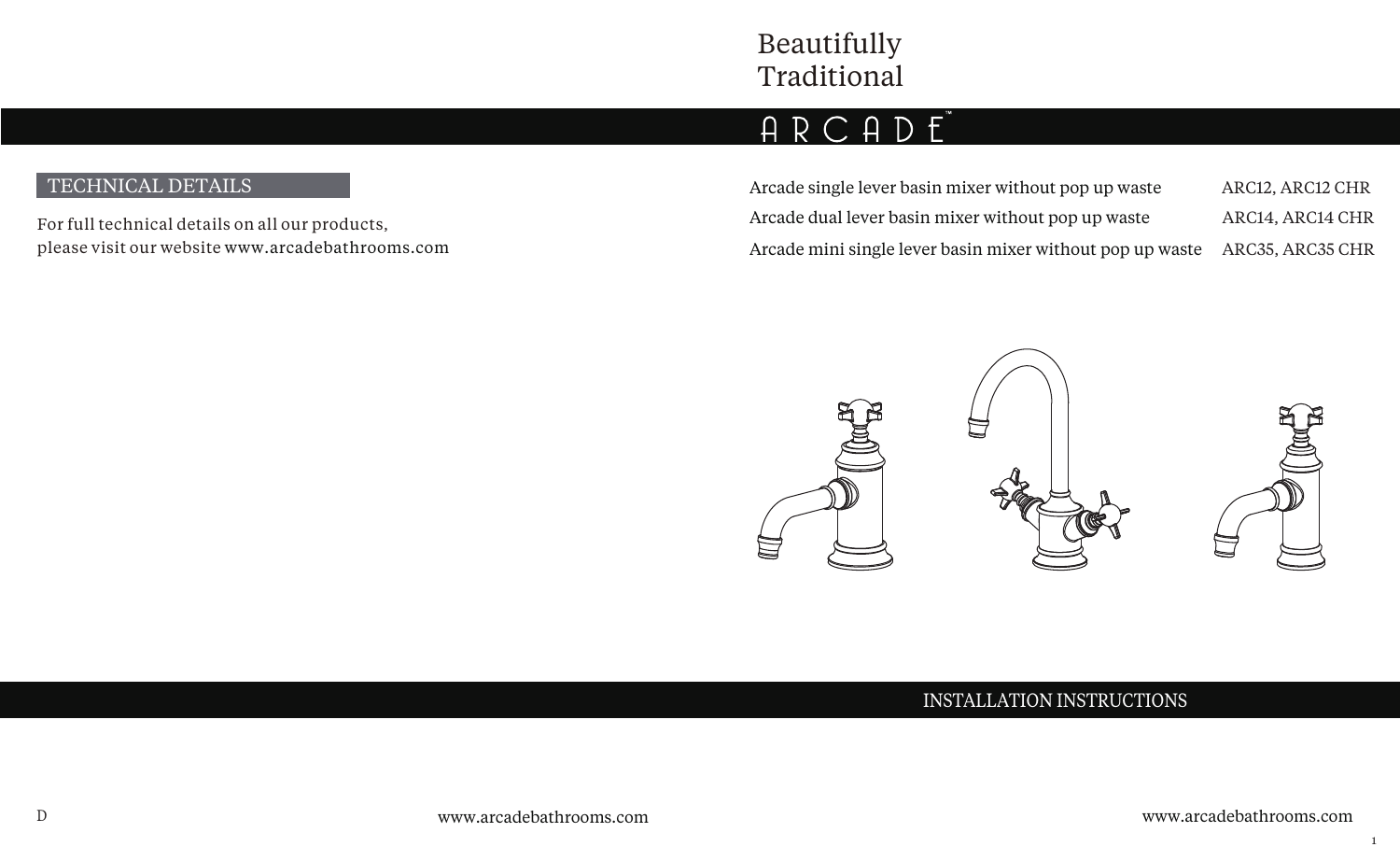# Beautifully Traditional

Arcade single lever basin mixer without pop up waste Arcade dual lever basin mixer without pop up waste ARC12, ARC12 CHR ARC14, ARC14 CHR Arcade mini single lever basin mixer without pop up waste ARC35, ARC35 CHR

# INSTALLATION INSTRUCTIONS

Please read these instructions carefully and keep in a safe place for further reference.

### General Installation Requirement

The installation must comply with regulations of the Local Water Authority as contained in their bylaws. It will be necessary to fit non-return valves on both the hot and cold feeds. It is very important that all pipework is flushed thoroughly after installation to avoid impurities damaging the ceramic discs.

#### Minimum/Maximum working pressure

These taps are suitable for high and low pressure installations. They are fitted with quarter turn ceramic disc headwork which provides a smooth movement. The minimum work pressure is 0.2 bar. The maximum work pressure is 5 bar. If the mains pressure is over 5 bar, a pressure reducing valve should be fitted.

#### Approvals

All taps are manufactured using materials tested and approved under the Water Bylaws Scheme and comply with requirements of European standard EN200 where applicable.

#### Preparations and bylaw requirements

Water Bylaws require that where hot water is supplied from tank and cold from mains, non return valves are fitted on both hot and cold pipes as close as possible to the tap. These are not supplied. Where combination boilers are fitted, it is only necessary to shut off the incoming mains and turn the boiler off. Non return valves are not required.

#### Warning

Before installing the new taps, it is essential that you thoroughly flush through the supply pipes in order to remove any remaining swarf, solder or other impurities. Failure to carry out this simple procedure could cause problems or damage to the working of the taps.

These hints are prepared for your guidance; you must exercise due care at all times. We do not accept responsibility for any problems that may occur through incorrect installation.

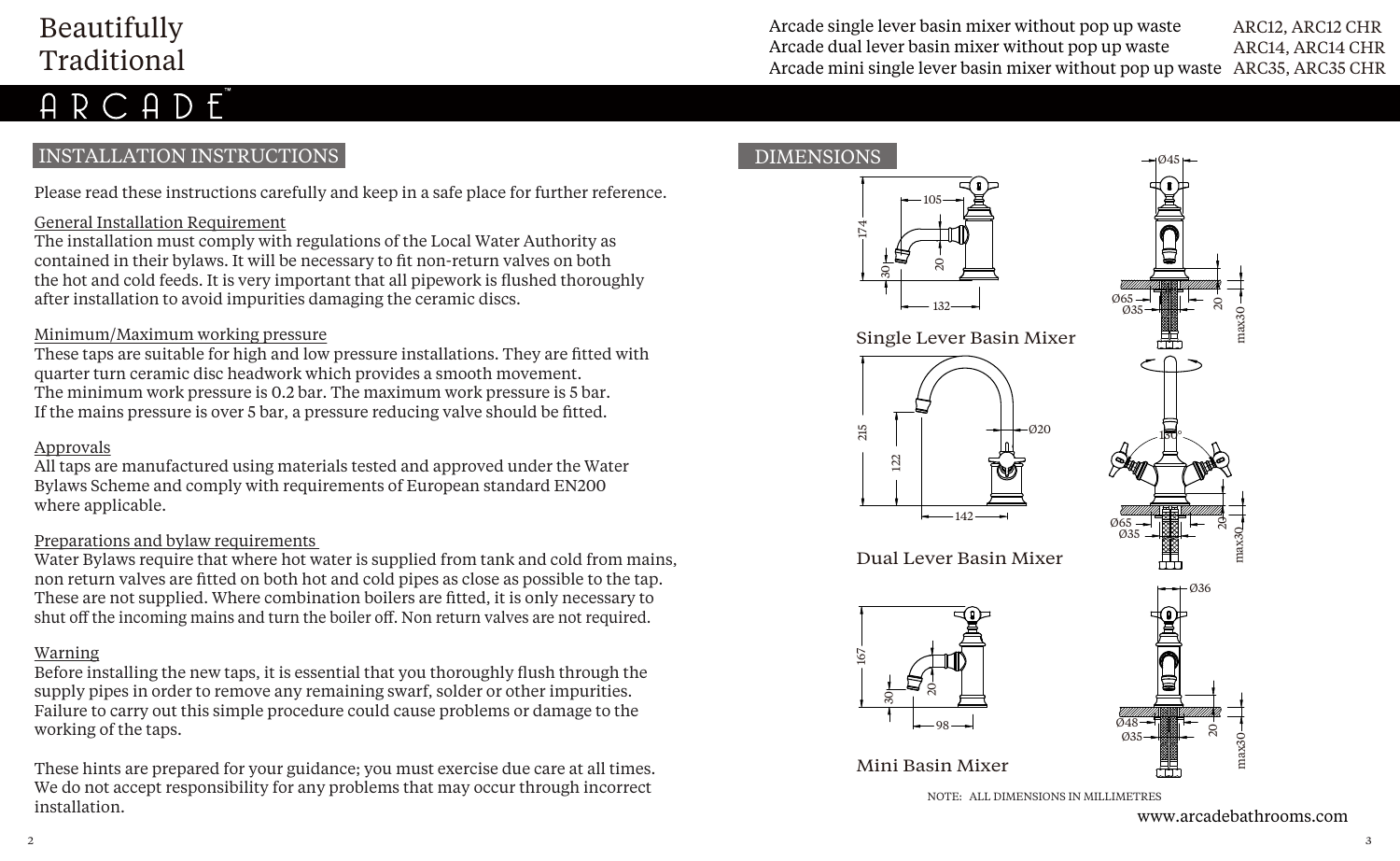# Beautifully Traditional



# INSTALLATION INSTRUCTIONS

First shut off your water heating system, then with your mains stop cock closed, open the lowest cold and hot taps in the house and allow to run until the cold storage tank and pipes are empty (the hot storage cylinder always remains full). Fitting isolating valve to inlet feeds is recommended for ease of maintenance.

#### INSTALLATION

Note: Remember to turn off mains water supply before connecting to any existing pipe work.

Fit the "O" ring into the groove on the underside of the tap body.

Screw the male screw and the flexible hoses into the mixer body, and fully hand tighten.

Pass the tail of flexible pipes through the hole on the basin from above, and place the mixer in position on the basin, to see if any alteration to the existing supply pipe work is necessary. Make any necessary alterations to the pipe work.

Tighten the rubber washer, the brass washer with the female screw from the under-side of the counter/basin.

Check that the mixer body is correctly positioned, fully tighten the female screw.

Connect the water supply pipes to the tails of the flexible hoses for the hot water and cold water.

#### **ATTENTION**

Having first checked all new connections, turn on the mains stop cock, close all taps except the new taps and as the system starts to refill, check for leaks. Once you have satisfied yourself that there are no leaks, switch on the water heating.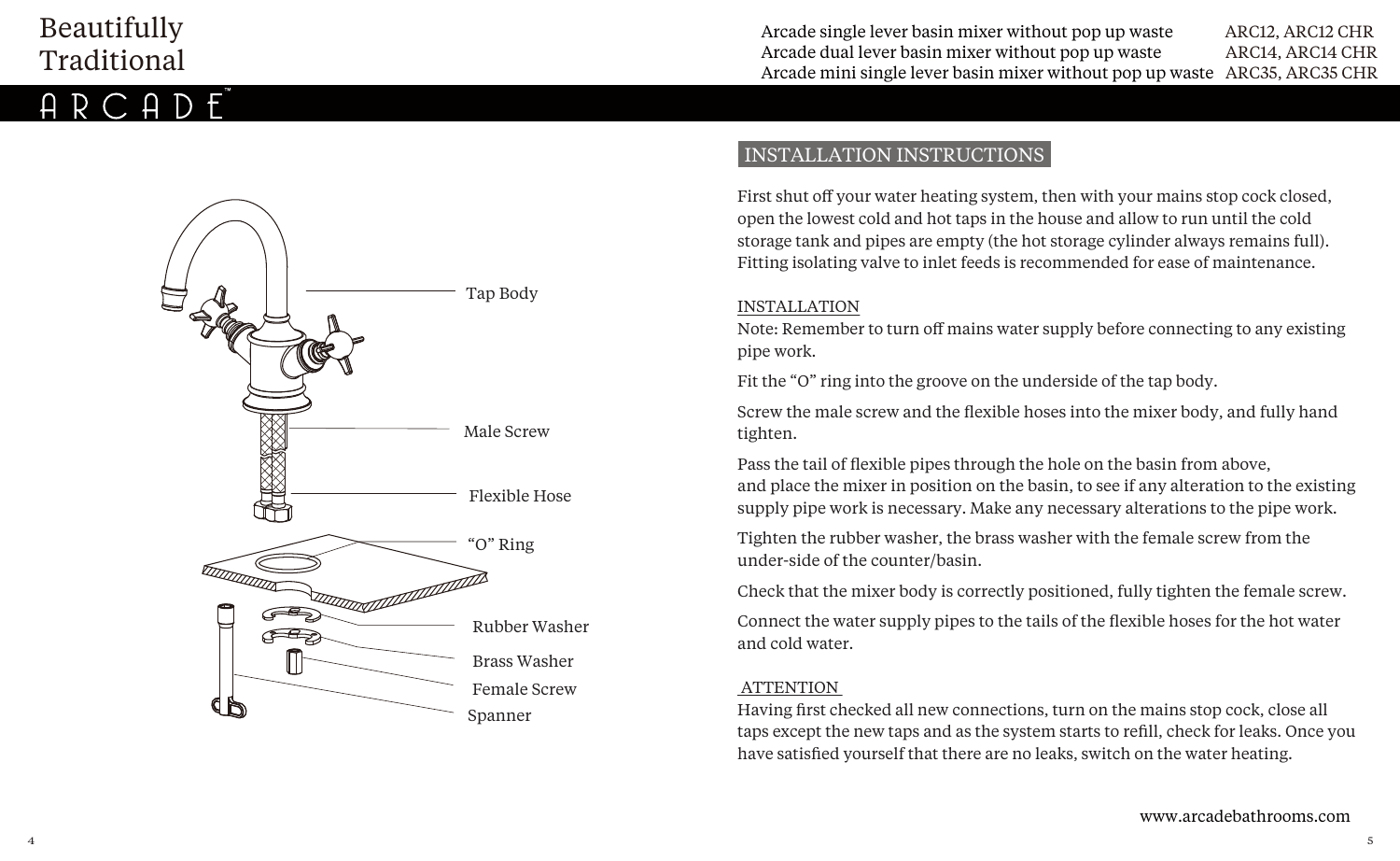# Beautifully Traditional

# RCADE

# MAINTENANCE

Note : Remember to turn off the water supply before commencing any maintenance.

## Cleaning the headwork

The concealed headwork should give trouble free service, but in the event of any problem, service is straight forward.

### To remove the headwork

Unscrew the top of the tap and then use a suitable adjustable spanner (not supplied) to loosen the nut. Take the headwork out and wash it with clean running water. Make sure any trapped debris has been removed. Dry and lightly grease the seal (only use silicone grease). Refit the headwork followed by the handle body and lever.

## CLEANING

The nickel/chrome plate we use on our taps is very durable, nevertheless care should be taken when cleaning. It should be cleaned only with warm soapy water followed by rinsing with clean water and drying with a soft cloth. All finishes are vulnerable to acid attack and some strong substances such as household cleaners, disinfectants, denture cleaners, hair dyes, wine making and photographic chemicals can cause the surface to go black or peel.

### Adjusting the spout

If necessary, please follow below steps to adjust the spout.

- 1. Loosen the grub screw as shown below.
- 2. Slightly turn the spout to the desired position.
- 3. Tighten the grub screw.



# FILTER CLEANING

Taps are supplied with two different filters : low pressure Flow Straigteners ( factory fitted ) and high pressure Neoperl Aerators ( in the box ). These fit into the front of the tap nozzle.

Before use : unscrew the filter and allow the water to run freely for 5 minutes. Screw the filter back into the nozzle once all impurities have been flushed from the water supply.

Periodically : Using the key provided in the box unscrew the filter from the nozzle and rinse with clean running water. Once all loose debris and dirt has been cleared replace the filter into the nozzle and tighten with the key provided.